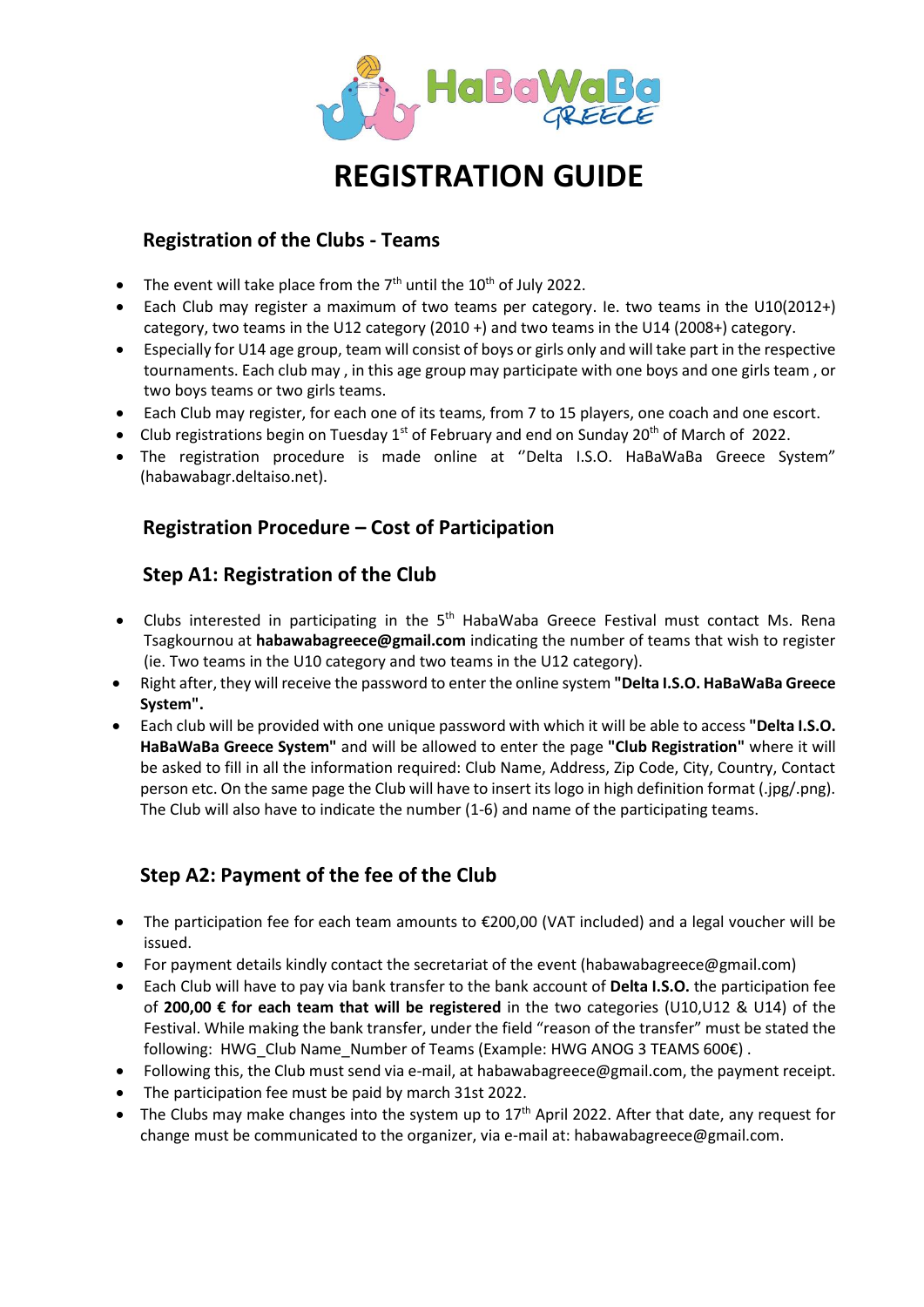

## **Step B1: Payment of the fee of the players**

The participation fee of the players is 55,00  $\epsilon$  per player. Teams from other areas (not from Athens) will have to pay an extra amount of 260,00 € per person in a contracted hotel. This amount includes accommodation and full board for all days of stay.

The above amounts include VAT.

- Payment of the players fee must be made to the bank account of Delta I.S.O. (in two equal installments)
- Payment of accommodation for teams out of Athens must be made to the bank account of the contracted hotel (in two equal installments), which will be sent to you via e-mail.
- The first installment of the players fee (fee 55,00  $\epsilon$  / player) must be done by 30<sup>th</sup> of April 2022.
- The first installment of the accommodation fee (fee 260,00  $\epsilon$  / person) must be also done by 30<sup>th</sup> of April 2022. Relative instructions will be sent via e-mail along with the bank account of the contracted hotel.
- Player's fee payment will be made at the bank account of Delta I.S.O. While making the payment, under the field "reason" must be stated the following: HWG\_Club Name\_Players number (Example: HWG ANOG 30 PLAYERS 1650 € if the full payment is made or HWG ANOG 30 PLAYERS 825.00  $\epsilon$  if it regards only the first installment).
- The payment amount must correspond to the participation fee of the total number of players for all the teams of the Club. (For example, if a Club participates with two teams in U11 category and two teams in U9 category, with 45 players in total, then the Club must pay the amount of 45 X 55.00 € = 2.475 €).
- Note: Individual payments by parents will not be accepted and will not be returned. Payments are accepted only when done by the respective Club.
- Right after the payment, the Club must send the payment receipt at habawabagreece@gmail.com, indicating the name of the Club and the number of the players.
- For all payments (made for players participation fee as well as for accommodation fee), legal vouchers will be issued.

# **Step B2: Players' registration per Team**

- After the payment of the registration fee (200.00  $\epsilon$  per team), the Club may enter the page «Accreditation» of "Deltaiso HaBaWaBa Greece System" (up until this point, the access to this page is permitted). Using the password provided in step Α2, the Club must fill in the online form **for each member of the teams separately**, entering all the required data: Surname, Name, Number of cap, Date of Birth, T-shirt size, etc.
- Note: In addition to the data mentioned above, during the registration it is mandatory to attach a **colored passport size photo** (maximum file size 500ΚΒ) for each participant. The photograph must be in .jpg, or .png file.
- The Club can add or change players in the page "Registrations" until the 9<sup>th</sup> of June 2022. After this date any change will be rejected by the system.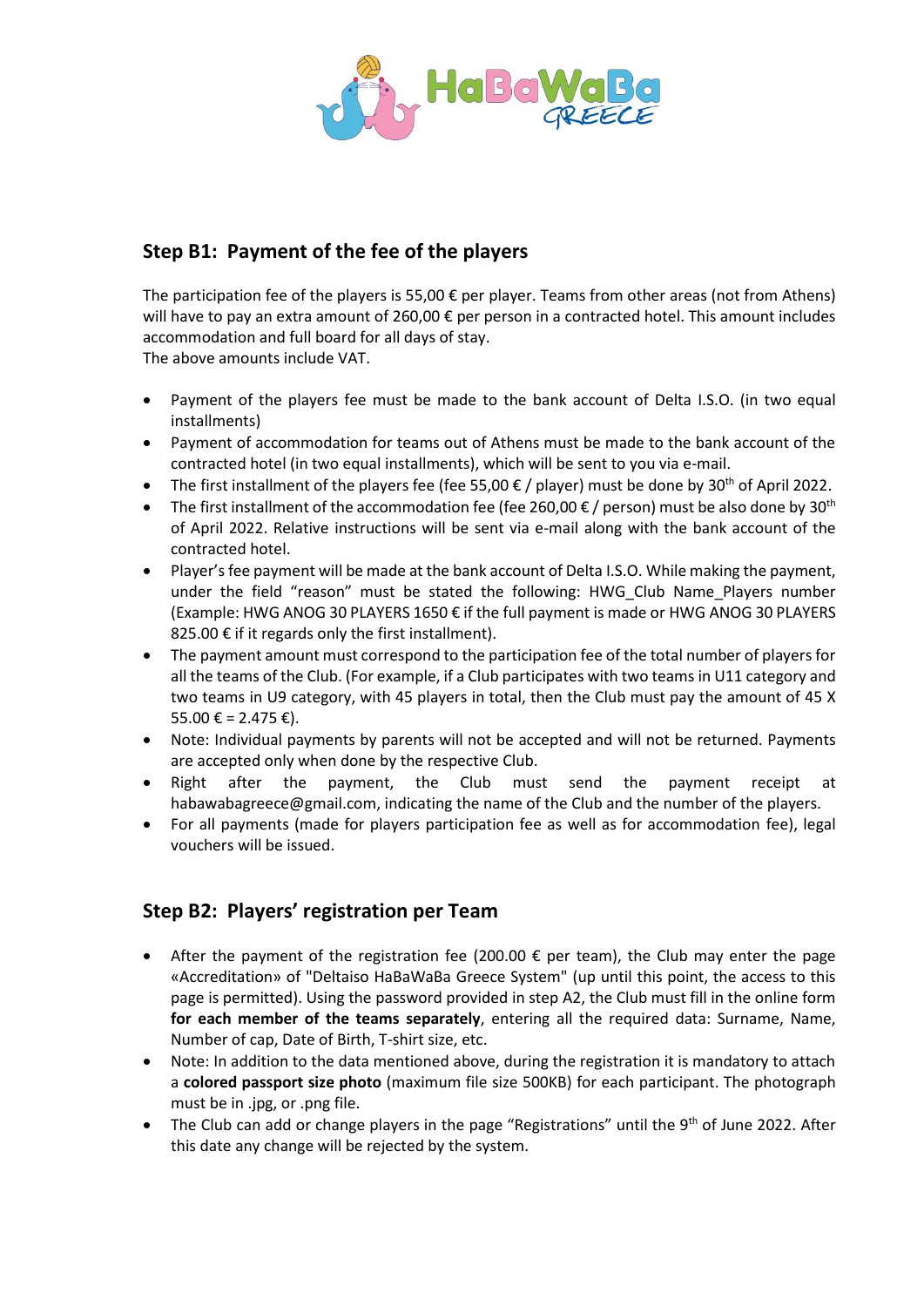

## **Step B3: Payoff of the participation fee, of the accommodation fee and sending signed documents by e-mail**

- The remaining amount of the participation fee must be paid by Friday  $17<sup>th</sup>$  of June 2022 at the bank account of Delta I.S.O., stating as reason: Payoff of participation HWG\_Club Name.
- $\bullet$  The remaining ammount of the accomodation fee must be paid by Friday 17<sup>th</sup> of June 2022 at the bank account of the contracted hotel.
- Immediately after the payoff payment the Club must send a new e-mail to [habawabagreece@gmail.com](mailto:habawabagreece@gmail.com) with the payment receipt.
- Moreover, every Club must fill in and send signed all the documents found in the section "Forms" of [www.habawaba.gr](http://www.habawaba.gr/) (Athletes Medical Certificate and Authorization to use the image signed from the parent of each player). The two forms can be downloaded from the section "Regulations" (FORMS.PDF)
- Up to the 23<sup>rd</sup> of June 2022, the Club will be able to change the names of the players registered and their photographs, via the online system, using the password already provided.
- From 24<sup>th</sup> of June 2022 the online system "Delta I.S.O. HaBaWaBa Greece System" will not allow any changes.
- Note: The deadlines cannot be extended for obvious reasons regarding the prompt preparation and the seamless operation of the event.

#### **Step C1: Registration of Arrival and Departure**

- By 23<sup>rd</sup> of June 2022 every Club must have registered via the online system and specifically in "Αrrivals and Departures" application, details regarding the Arrival and the Departure of the Club, date, time and location.
- The application "Arrivals & Departures" regards only the Clubs coming from out of Athens.

#### **Step C2: Transportation Service Request**

 Clubs wishing to be tranferred from / to airport or port must contact Ms. Rena Tsagkournou through e-mail, to arrange the details.

#### **Hospitality**

Teams may stay at the official hotel of the Festival, located 10 minutes walk from the Swimming Pool of Glyfada Nautical Sports Club, where HaBaWaBa Greece is taking place. Breakfast, lunch and dinner is provided, taking into consideration the athletes' needs, starting from **lunch on Wednesday 6th of July up to breakfast on Monday 11th of July 2022.** For any change in the meals, the Clubs are asked to contact habawabagreece@gmail.com by the 23<sup>rd</sup> of June 2022.

- Players will be accommodated in triple or quad rooms.
- Doctor on site during competition timings.
- Players and coaches will be given the welcome kit of the Festival upon arrival.